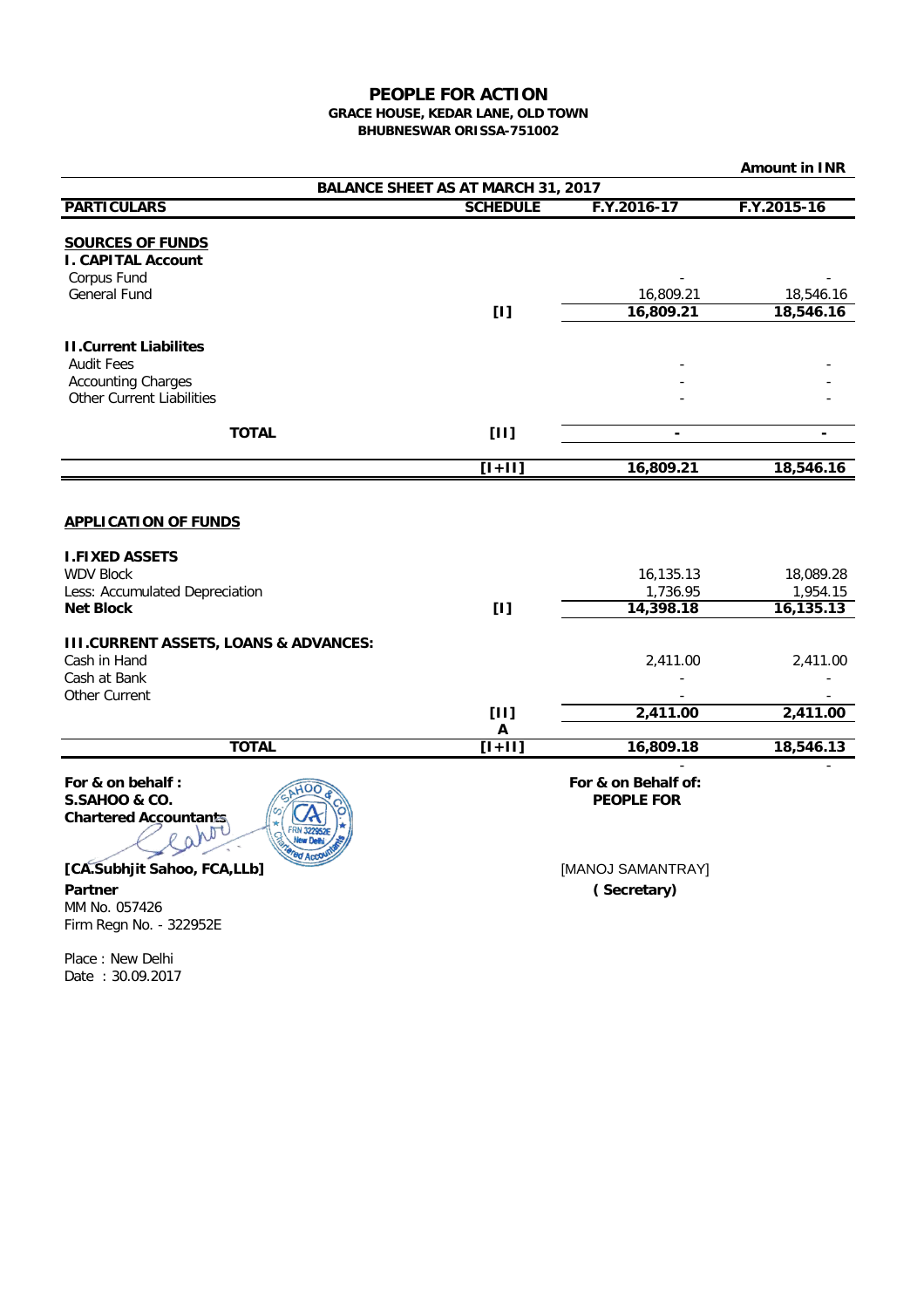## **GRACE HOUSE, KEDAR LANE, OLD TOWN BHUBNESWAR ORISSA-751002 PEOPLE FOR ACTION**

|                                                                                  |                 |                                          | <b>Amount in INR</b> |  |
|----------------------------------------------------------------------------------|-----------------|------------------------------------------|----------------------|--|
| <b>INCOME &amp; EXPENDITURE STATEMENT FOR THE YEAR ENDED MARCH 31, 2017</b>      |                 |                                          |                      |  |
| <b>PARTICULARS</b>                                                               | <b>SCHEDULE</b> | F.Y.2016-17                              | F.Y.2015-16          |  |
| <b>I. INCOME</b>                                                                 |                 |                                          |                      |  |
| Donation<br><b>Bank Interest</b>                                                 |                 |                                          | 10,000.00            |  |
| <b>TOTAL</b>                                                                     |                 |                                          | 10,000.00            |  |
| <b>II.EXPENDITURE</b>                                                            |                 |                                          |                      |  |
| Programme Expenes<br><b>Administrative Expenses</b>                              |                 |                                          | 9,200.00             |  |
| <b>Audit Fee</b><br>Depreciation<br>Less: Depreciation Transferred to Asset Fund | [111]           | 1,736.95                                 | 1,954.15             |  |
|                                                                                  |                 |                                          |                      |  |
| <b>III.EXCESS OF INCOME OVER EXPENDITURE</b>                                     | $[1 - 11]$      | 1,736.95                                 | 11,154.15            |  |
|                                                                                  |                 | (1, 736.95)                              | (1, 154.15)          |  |
| For & on behalf:<br>S.SAHOO & CO.<br><b>Chartered Accountants</b>                |                 | For & on Behalf of:<br><b>PEOPLE FOR</b> |                      |  |

**[CA.Subhajit Sahoo, FCA,LLb] Partner** MM No. 057426 Firm Regn No. - 322952E

WIT

 **PEOPLE FOR** 

[MANOJ SAMANTRAY] **( Secretary)**

Place : New Delhi Date : 30.09.2017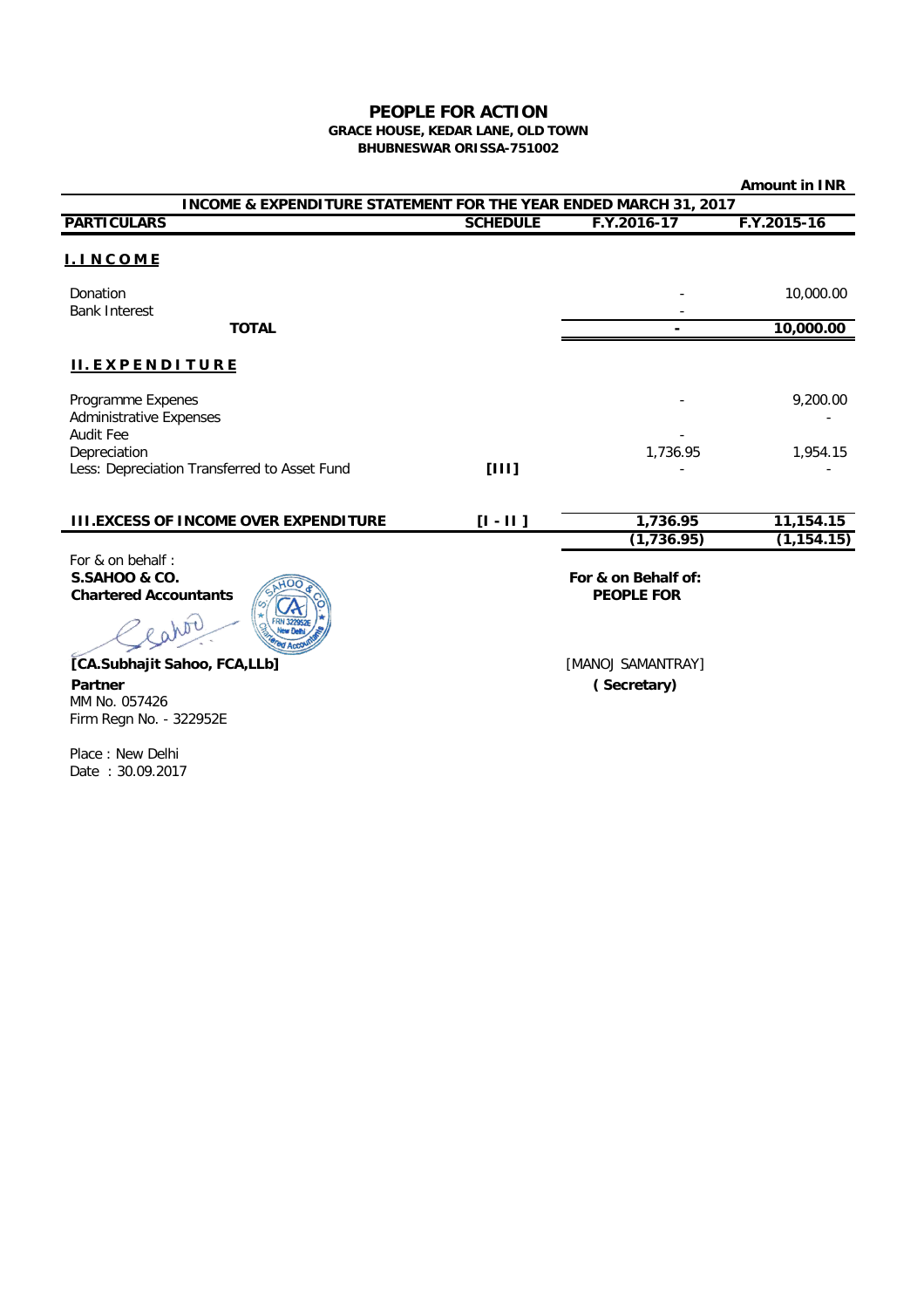## **GRACE HOUSE, KEDAR LANE, OLD TOWN BHUBNESWAR ORISSA-751002 PEOPLE FOR ACTION**

|                                                                                                                 |                 |                                          | <b>Amount in INR</b> |  |
|-----------------------------------------------------------------------------------------------------------------|-----------------|------------------------------------------|----------------------|--|
| RECEIPTS & PAYMENT STATEMENT FOR THE YEAR ENDED MARCH 31, 2017                                                  |                 |                                          |                      |  |
| <b>PARTICULARS</b>                                                                                              | <b>SCHEDULE</b> | F.Y.2016-17                              | F.Y.2015-16          |  |
| <b>RECEIPTS</b><br><b>Opening Balance</b><br>Cash in hand<br><b>Bank Balance</b>                                |                 | 2,411.00                                 | 1,611.00             |  |
| Donation<br><b>Bank Interst</b>                                                                                 |                 |                                          | 10,000.00            |  |
| Loans & Advances received                                                                                       |                 |                                          |                      |  |
| <b>TOTAL</b>                                                                                                    |                 | 2,411.00                                 | 11,611.00            |  |
| PAYMENTS<br>Programme Expenses<br><b>Administrative Expenses</b><br>Audit Fee<br>Bank charges<br>Other expenses |                 |                                          | 9,200.00             |  |
| Liabilities paid                                                                                                |                 |                                          |                      |  |
| <b>Closing Balance</b><br>Cash in Hand<br>Cash at Bank                                                          |                 | 2,411.00                                 | 2,411.00             |  |
| <b>TOTAL</b>                                                                                                    |                 | 2,411.00                                 | 11,611.00            |  |
| For & on behalf:<br><b>S.SAHOO &amp; CO.</b><br><b>Chartered Accountants</b><br>WDU                             |                 | For & on Behalf of:<br><b>PEOPLE FOR</b> |                      |  |
| [CA.Subhajit Sahoo, FCA,LLb]                                                                                    |                 | [MANOJ SAMANTRAY]                        |                      |  |

**Partner** MM No. 057426 Firm Regn No. - 322952E

Place : New Delhi Date : 30.09.2017 [MANOJ SAMANTRAY] **( Secretary)**